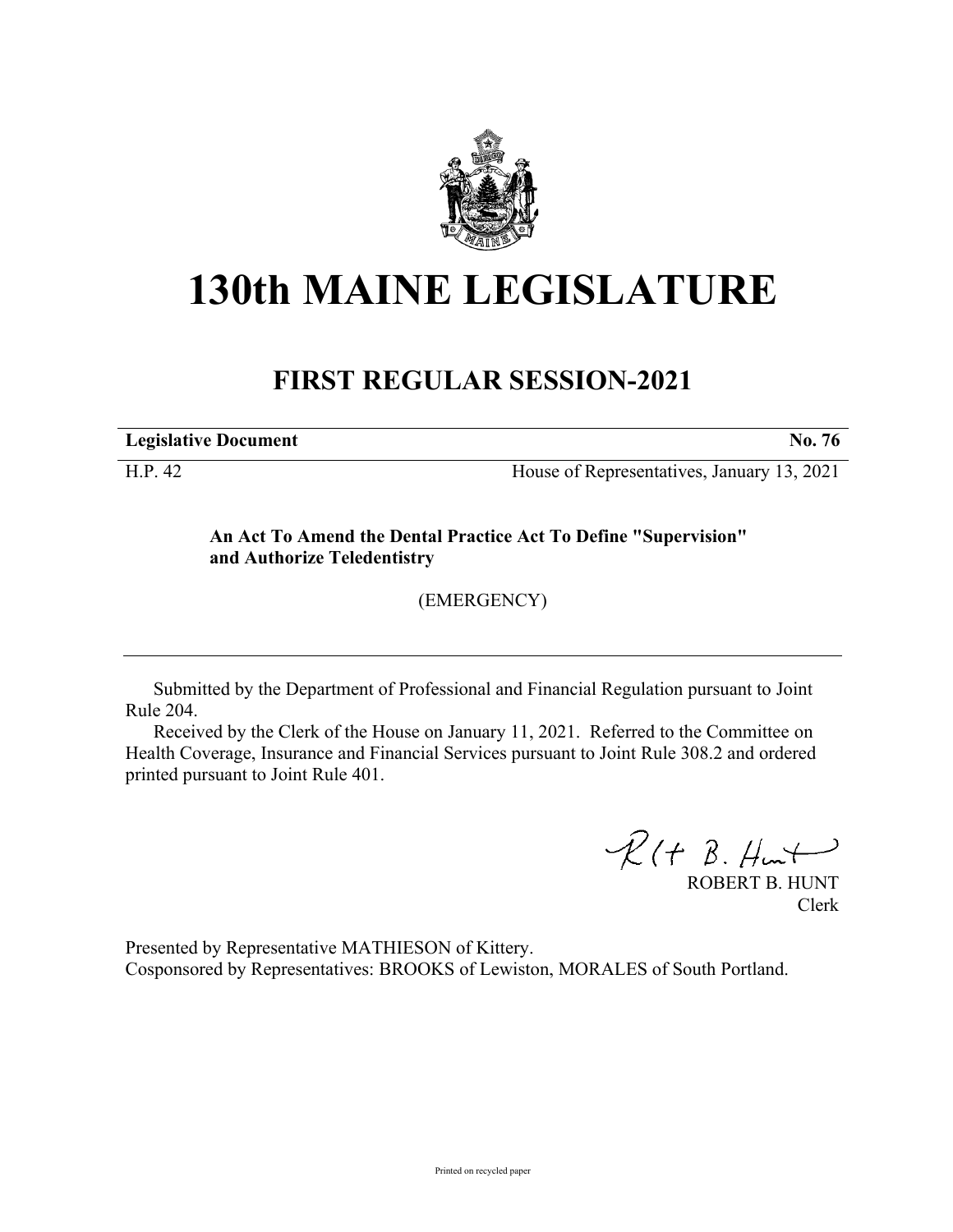1 **Emergency preamble. Whereas,** acts and resolves of the Legislature do not 2 become effective until 90 days after adjournment unless enacted as emergencies; and

3 **Whereas,** the sole purpose of the Board of Dental Practice is to protect the public 4 health and welfare by ensuring that the public is served by competent and honest 5 practitioners and by establishing minimum standards of proficiency; and

6 **Whereas,** pursuant to Public Law 2019, chapter 388, section 11, the Board of Dental 7 Practice issued a legislative report dated January 31, 2020, making recommendations to 8 further revise the Dental Practice Act by revising existing supervision and scopes of 9 practice provisions, to consider technological advances such as the use of teledentistry to 10 provide greater flexibility in the delivery of dental services and to improve access to dental 11 care in Maine; and

12 **Whereas,** LD 2146, An Act To Implement the Recommendations of the Board of 13 Dental Practice Related to the Definitions of "Supervision" and "Teledentistry," was 14 introduced during theSecond Regular Session of the 129th Legislature, but was not enacted 15 due to the existing state of civil emergency due to the COVID-19 pandemic; and

16 **Whereas,** substantive policy decisions such as authorizing the use of teledentistry and 17 refining scopes of practice, including levels of supervision, are appropriate for the 18 legislative process, not an administrative rule-making process; and

19 **Whereas,** immediate enactment of this legislation is necessary to authorize dental 20 professionals to fully exercise their scopes of practice and use available technologies to 21 provide care; and

22 **Whereas,** in the judgment of the Legislature, these facts create an emergency within 23 the meaning of the Constitution of Maine and require the following legislation as 24 immediately necessary for the preservation of the public peace, health and safety; now, 25 therefore,

26 **Be it enacted by the People of the State of Maine as follows:**

27 **Sec. 1. 32 MRSA §18302, sub-§18,** as enacted by PL 2015, c. 429, §21, is amended 28 to read:

29 **18. Direct supervision.** "Direct supervision" means the supervision required by the 30 board by rule of those tasks and procedures requiring the physical presence of the 31 supervisor in the practice setting at the time such tasks or procedures are being performed. 32 In order to provide direct supervision of patient treatment, the supervisor must at least 33 identify or diagnose the condition to be treated, and authorize the treatment procedure prior 34 to implementation and examine the condition after treatment and prior to the patient's 35 discharge.

36 **Sec. 2. 32 MRSA §18302, sub-§22,** as enacted by PL 2015, c. 429, §21, is amended 37 to read:

38 **22. General supervision.** "General supervision" means the supervision required by 39 the board by rule of those tasks and procedures when that do not require the physical 40 presence of the supervisor is not required in the practice setting while procedures are being 41 performed but do require the tasks and procedures to be performed with the prior 42 knowledge and consent of the supervisor.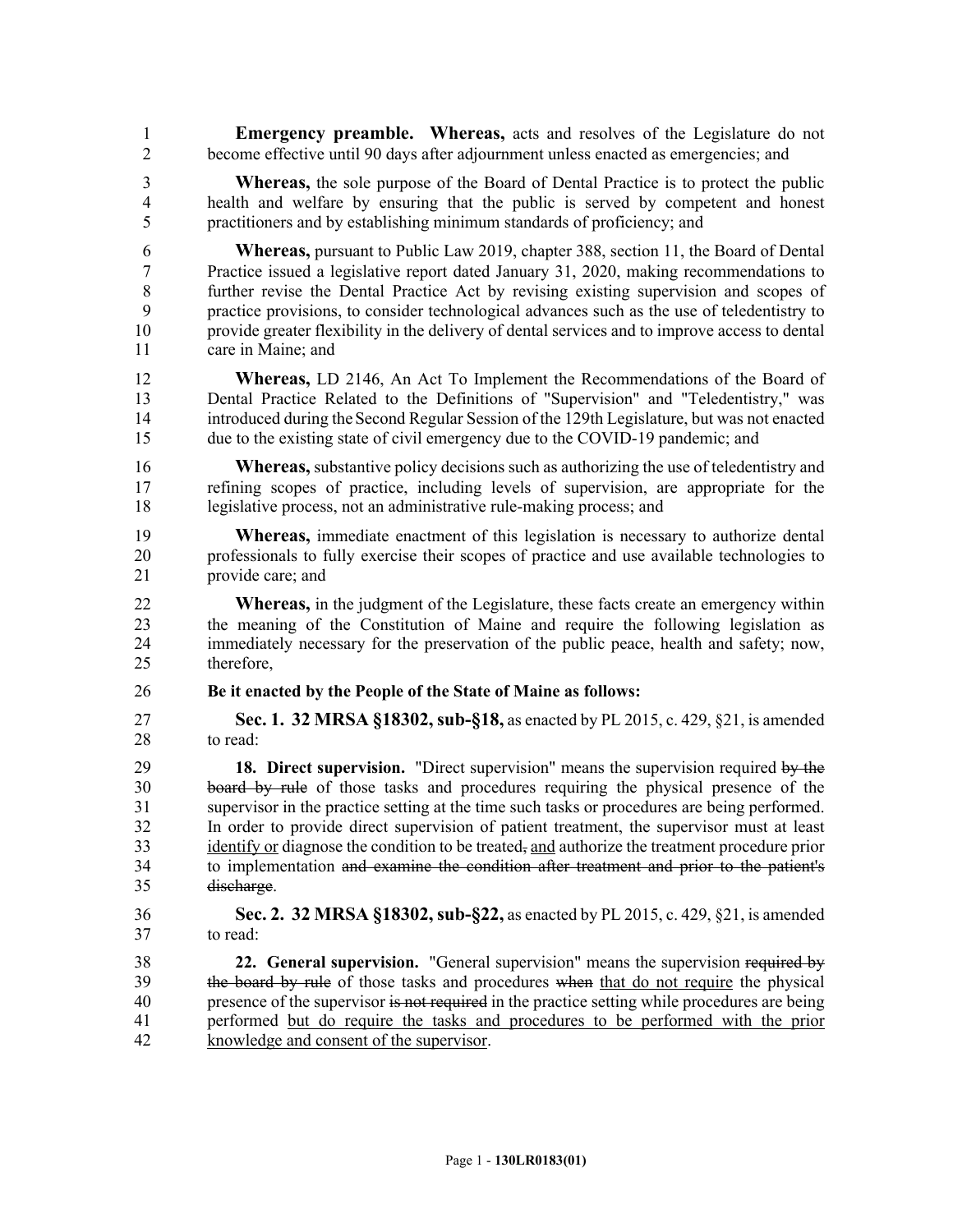| 1              | Sec. 3. 32 MRSA §18302, sub-§35 is enacted to read:                                                                                                  |
|----------------|------------------------------------------------------------------------------------------------------------------------------------------------------|
| 2              | 35. Supervision. "Supervision" means either direct supervision or general supervision                                                                |
| 3              | as determined by the tasks and procedures that are being performed in accordance with this                                                           |
| $\overline{4}$ | chapter.                                                                                                                                             |
| 5              | Sec. 4. 32 MRSA §18302, sub-§36 is enacted to read:                                                                                                  |
| 6<br>7         | <b>Supervisor.</b> "Supervisor" means an individual licensed by the board and<br><b>36.</b><br>authorized to provide supervision under this chapter. |
| 8              | Sec. 5. 32 MRSA §18302, sub-§37 is enacted to read:                                                                                                  |
| 9              | 37. Teledentistry. "Teledentistry," as it pertains to the delivery of oral health care                                                               |
| 10             | services, means the use of interactive, real-time visual and audio or other electronic media                                                         |
| 11             | for the purposes of education, assessment, examination, diagnosis, treatment planning,                                                               |
| 12             | consultation and directing the delivery of treatment by individuals licensed under this                                                              |
| 13             | chapter and includes synchronous encounters, asynchronous encounters, remote patient                                                                 |
| 14             | monitoring and mobile oral health care in accordance with practice guidelines specified in                                                           |
| 15             | rules adopted by the board.                                                                                                                          |
| 16             | Sec. 6. 32 MRSA §18342, sub-§6, ¶D, as enacted by PL 2015, c. 429, §21, is                                                                           |
| 17             | amended to read:                                                                                                                                     |
| 18             | D. A statement from the sponsoring supervising dentist that demonstrates that the level                                                              |
| 19             | of supervision and control of the services to be performed by the applicant are adequate                                                             |
| 20             | and that the performance of these services are within the applicant's dental knowledge                                                               |
| 21             | and skill.                                                                                                                                           |
| 22             | Sec. 7. 32 MRSA §18371, sub-§2, ¶E, as enacted by PL 2015, c. 429, §21, is                                                                           |
| 23             | amended to read:                                                                                                                                     |
| 24             | E. An individual with a resident dentist license may provide dental services only under                                                              |
| 25             | the supervision of the sponsoring a dentist and in accordance with the level of                                                                      |
| 26             | supervision and control for which the license was issued by the board.                                                                               |
| 27             | Sec. 8. 32 MRSA §18371, sub-§3, as amended by PL 2017, c. 388, §15, is repealed                                                                      |
| 28             | and the following enacted in its place:                                                                                                              |
| 29             | 3. Delegation authorized. A dentist may delegate to an unlicensed person or a                                                                        |
| 30             | licensed person activities related to dental care and treatment that are delegated by custom                                                         |
| 31             | and usage as long as those activities are under the supervision or control of the dentist. A                                                         |
| 32             | dentist who delegates activities to an unlicensed person as described is legally liable for the                                                      |
| 33             | activities of that unlicensed person and the unlicensed person in this relationship is                                                               |
| 34             | considered the dentist's agent.                                                                                                                      |
| 35             | Sec. 9. 32 MRSA §18371, sub-§4, as amended by PL 2017, c. 288, Pt. A, §35, is                                                                        |
| 36             | further amended to read:                                                                                                                             |
| 37             | 4. Delegation not authorized. A dentist may not delegate any dental activity not                                                                     |
| 38             | listed in subsection 3 or 6 to an unlicensed person activities related to dental care or                                                             |
| 39             | treatment that require a license under this chapter. A dentist may not delegate to a licensed                                                        |
| 40             | person activities related to dental care or treatment that are outside the scope of practice of                                                      |
| 41             | that licensed person.                                                                                                                                |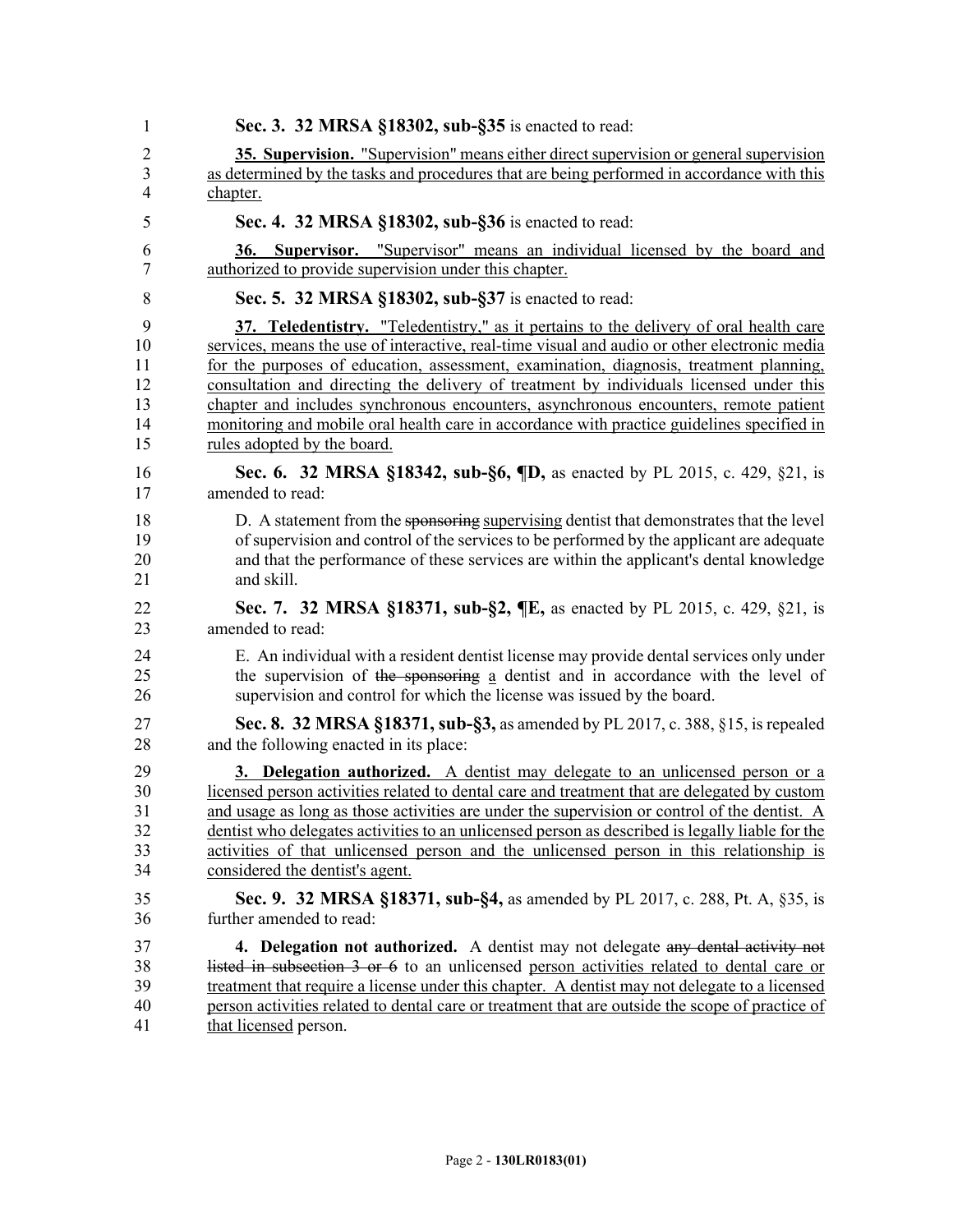| $\mathbf{1}$   | <b>Sec. 10. 32 MRSA §18373, sub-§1, as amended by PL 2017, c. 388, §17, is further</b>                      |
|----------------|-------------------------------------------------------------------------------------------------------------|
| $\overline{2}$ | amended to read:                                                                                            |
| 3              | 1. Scope of practice; direct supervision. An expanded function dental assistant may                         |
| $\overline{4}$ | perform under the <del>direct</del> general supervision of a dentist all of the activities that may be      |
| 5              | delegated by a dentist to an unlicensed person pursuant to section 18371, subsection $35$                   |
| 6              | paragraph C. An expanded function dental assistant may also perform the following                           |
| 7              | activities authorized under the direct general supervision of a dentist:                                    |
| 8              | A. Apply cavity liners and bases as long as the dentist:                                                    |
| 9              | (1) Has ordered the cavity liner or base; and                                                               |
| 10             | (2) Has checked the cavity liner or base prior to the placement of the restoration;                         |
| 11             | and                                                                                                         |
| 12             | (3) Has checked the final restoration prior to patient dismissal;                                           |
| 13             | B. Apply pit and fissure sealants after an evaluation of the teeth by the dentist at the                    |
| 14             | time of sealant placement;                                                                                  |
| 15             | C. Apply supragingival desensitizing agents to an exposed root surface or dentinal                          |
| 16             | surface of teeth:                                                                                           |
| 17             | D. Apply topical fluorides recognized for the prevention of dental caries;                                  |
| 18             | E. Cement provisional or temporary crowns and bridges and remove excess cement;                             |
| 19             | F. Perform pulp vitality tests;                                                                             |
| 20             | G. Place and contour amalgam, composite and other restorative materials prior to the                        |
| 21             | final setting or curing of the material;                                                                    |
| 22             | I. Place and remove gingival retraction cord;                                                               |
| 23             | K. Size, place and cement or bond orthodontic bands and brackets with final inspection                      |
| 24             | by the dentist;                                                                                             |
| 25             | L. Supragingival polishing. A dentist or a dental hygienist must first determine that                       |
| 26             | the teeth to be polished are free of calculus or other extraneous material prior to                         |
| 27             | polishing. Dentists may permit an expanded function dental assistant to use only using                      |
| 28             | a slow-speed rotary instrument and rubber cup. Dentists may allow an expanded                               |
| 29             | function dental assistant to use high-speed, power-driven handpieces or instruments to                      |
| 30             | contour or finish newly placed composite materials; and                                                     |
| 31             | M. Obtain impressions for athletic mouth guards, provisional or temporary crowns and                        |
| 32             | bridges.                                                                                                    |
| 33<br>34       | Contour or finish restorative materials using a high-speed, power-driven<br>HH.<br>handpiece or instrument. |
| 35             | Sec. 11. 32 MRSA §18373, sub-§2, as amended by PL 2017, c. 388, §17, is                                     |
| 36             | repealed.                                                                                                   |
| 37             | Sec. 12. 32 MRSA §18374, as amended by PL 2017, c. 388, §§18 and 19, is further                             |
| 38             | amended to read:                                                                                            |
| 39             | §18374. Dental hygienist                                                                                    |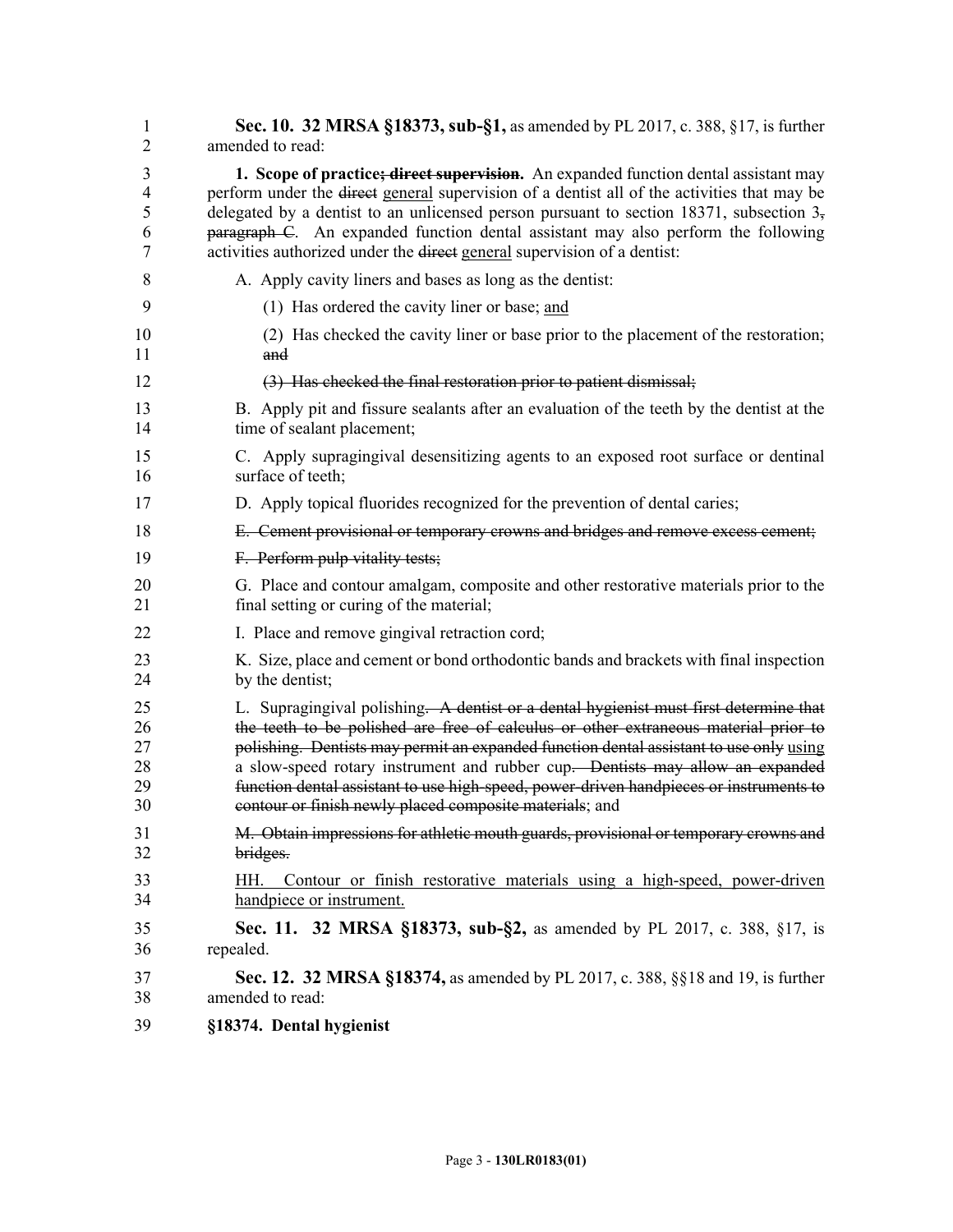| 1<br>2                           | 1. Scope of practice; direct supervision. A dental hygienist and faculty dental<br>hygienist may perform the following procedures under the direct supervision of a dentist:                                                                                                                                                                                                                                                                                                                                                         |
|----------------------------------|--------------------------------------------------------------------------------------------------------------------------------------------------------------------------------------------------------------------------------------------------------------------------------------------------------------------------------------------------------------------------------------------------------------------------------------------------------------------------------------------------------------------------------------|
| 3<br>4<br>5                      | Administer local anesthesia or nitrous oxide analgesia, as long as the dental<br>А.<br>hygienist or faculty dental hygienist has authority to administer the relevant medication<br>pursuant to section 18345, subsection 2, paragraph D or $E_{\frac{1}{2}}$ .                                                                                                                                                                                                                                                                      |
| 6                                | B. Irrigate and dry root canals;                                                                                                                                                                                                                                                                                                                                                                                                                                                                                                     |
| 7<br>8                           | C. Record readings with a digital caries detector and report them to the dentist for<br>interpretation and evaluation;                                                                                                                                                                                                                                                                                                                                                                                                               |
| 9                                | D. Remove socket dressings;                                                                                                                                                                                                                                                                                                                                                                                                                                                                                                          |
| 10                               | E. Take cytological smears as requested by the dentist; and                                                                                                                                                                                                                                                                                                                                                                                                                                                                          |
| 11                               | F. Obtain impressions for nightguards and occlusal splints.                                                                                                                                                                                                                                                                                                                                                                                                                                                                          |
| 12<br>13<br>14<br>15<br>16<br>17 | 2. Scope of practice; general supervision. A dental hygienist and faculty dental<br>hygienist may perform under the general supervision of a dentist all of the activities that<br>may be delegated to an unlicensed person pursuant to section 18371, subsection $3\frac{1}{2}$ except<br>the activities in section 18371, subsection 3, paragraph C, subparagraphs (6), (17) and (19).<br>A dental hygienist and faculty dental hygienist may also perform the following procedures<br>under the general supervision of a dentist: |
| 18<br>19<br>20                   | A. Prescribe, dispense or administer anticavity toothpastes or topical gels with 1.1%<br>or less sodium fluoride and oral rinses with $0.05\%$ , $0.2\%$ , $0.44\%$ or $0.5\%$ sodium<br>fluoride, as well as chlorhexidine gluconate oral rinse;                                                                                                                                                                                                                                                                                    |
| 21                               | C. Apply desensitizing agents to teeth;                                                                                                                                                                                                                                                                                                                                                                                                                                                                                              |
| 22                               | D. Apply fluoride to control caries;                                                                                                                                                                                                                                                                                                                                                                                                                                                                                                 |
| 23                               | F. Apply sealants;                                                                                                                                                                                                                                                                                                                                                                                                                                                                                                                   |
| 24                               | J. Expose and process radiographs;                                                                                                                                                                                                                                                                                                                                                                                                                                                                                                   |
| 25                               | O. Interview patients and record complete medical and dental histories;                                                                                                                                                                                                                                                                                                                                                                                                                                                              |
| 26                               | R. Obtain bacterial sampling when treatment is planned by the dentist;                                                                                                                                                                                                                                                                                                                                                                                                                                                               |
| 27<br>28                         | Perform all procedures necessary for a complete prophylaxis, including root<br>S.<br>planing;                                                                                                                                                                                                                                                                                                                                                                                                                                        |
| 29                               | U. Perform complete periodontal and dental restorative charting;                                                                                                                                                                                                                                                                                                                                                                                                                                                                     |
| 30<br>31                         | X. Perform oral inspections, recording all conditions that should be called to the<br>attention of the dentist;                                                                                                                                                                                                                                                                                                                                                                                                                      |
| 32                               | Y. Perform postoperative irrigation of surgical sites;                                                                                                                                                                                                                                                                                                                                                                                                                                                                               |
| 33                               | CC. Place and remove gingival retraction cord without vasoconstrictor;                                                                                                                                                                                                                                                                                                                                                                                                                                                               |
| 34<br>35                         | GG. Place localized delivery of chemotherapeutic agents when treatment is planned<br>by the dentist;                                                                                                                                                                                                                                                                                                                                                                                                                                 |
| 36<br>37                         | JJ. Place temporary restorations as an emergency procedure, as long as the patient is<br>informed of the temporary nature of the restoration; and                                                                                                                                                                                                                                                                                                                                                                                    |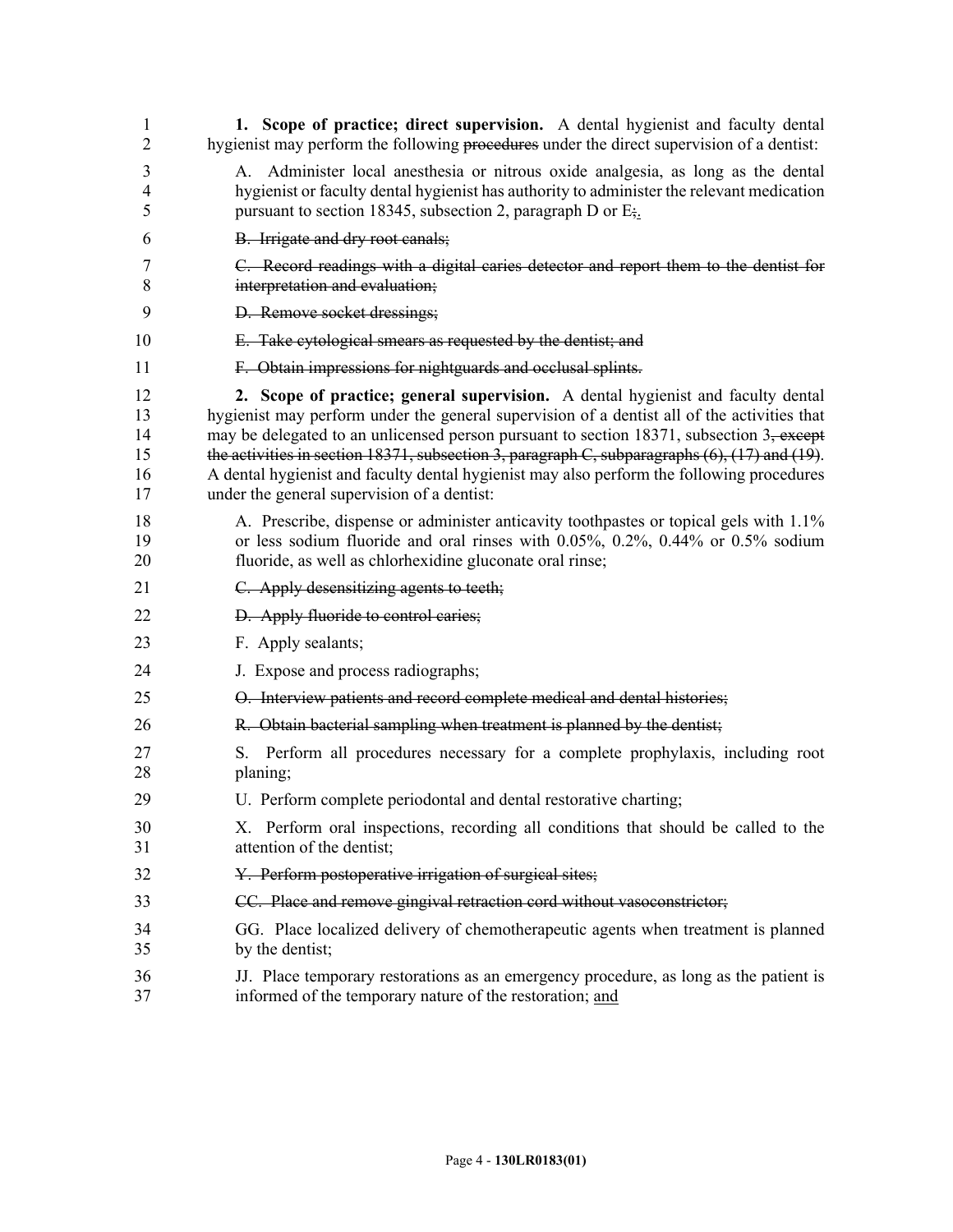| $\mathbf{1}$   | LL. Prepare tooth sites and surfaces with a rubber cup and pumice for banding or                                                                  |
|----------------|---------------------------------------------------------------------------------------------------------------------------------------------------|
| $\overline{2}$ | bonding of orthodontic brackets. This procedure may not be interpreted as a                                                                       |
| 3              | preparation for restorative material;                                                                                                             |
| 4              | TT. Smooth and polish amalgam restorations; and                                                                                                   |
| 5              | VV. Obtain impressions for study casts, athletic mouth guards, custom trays, bleaching                                                            |
| 6              | trays, fluoride trays, opposing models, retainers and stents.                                                                                     |
| 7              | <b>3. Limitation.</b> An individual with a faculty dental hygienist license may provide the                                                       |
| 8              | services described in this section only as part of the education program for which the license                                                    |
| 9              | was issued by the board.                                                                                                                          |
| 10             | Sec. 13. 32 MRSA §18377, sub-§1, as amended by PL 2019, c. 388, §10, is further                                                                   |
| 11             | amended to read:                                                                                                                                  |
| 12             | 1. Scope of practice. A dental therapist may perform the following procedures in                                                                  |
| 13             | limited practice settings, if authorized by a written practice agreement with a dentist                                                           |
| 14             | licensed in this State pursuant to subsection 3.                                                                                                  |
| 15             | A. To the extent permitted in a written practice agreement, a dental therapist may                                                                |
| 16             | provide the care and services listed in this paragraph only under the direct supervision                                                          |
| 17             | of the supervising dentist:                                                                                                                       |
| 18             | (1) Perform oral health assessments, pulpal disease assessments for primary and                                                                   |
| 19             | young teeth, simple cavity preparations and restorations and simple extractions;                                                                  |
| 20             | (2) Prepare and place stainless steel crowns and aesthetic anterior crowns for                                                                    |
| 21             | primary incisors and prepare, place and remove space maintainers;                                                                                 |
| 22             | (3) Provide referrals;                                                                                                                            |
| 23             | (4) Administer local anesthesia and nitrous oxide analgesia;                                                                                      |
| 24             | (5) Perform preventive services;                                                                                                                  |
| 25             | (6) Conduct urgent management of dental trauma, perform suturing, extract                                                                         |
| 26             | primary teeth and perform nonsurgical extractions of periodontally diseased                                                                       |
| 27             | permanent teeth if authorized in advance by the supervising dentist; and                                                                          |
| 28<br>29       | Provide, dispense and administer anti-inflammatories, nonprescription<br>(7)<br>analgesics, antimicrobials, antibiotics and anticaries materials; |
| 30             | (8) Administer radiographs; and                                                                                                                   |
| 31             | (9) Perform other related services and functions authorized by the supervising                                                                    |
| 32             | dentist and for which the dental therapist is trained.                                                                                            |
| 33             | B. To the extent permitted in a written practice agreement, a dental therapist may                                                                |
| 34             | provide the care and services listed in <u>identified in section 18371</u> , subsection 3 and                                                     |
| 35             | section 18374, subsections 1 and 2 under the general supervision of the supervising                                                               |
| 36             | dentist.                                                                                                                                          |
| 37             | <b>Sec. 14. 32 MRSA §18394</b> is enacted to read:                                                                                                |
| 38             | §18394. Teledentistry                                                                                                                             |
| 39             | An individual licensed under this chapter may provide oral health care services and                                                               |
| 40             | procedures authorized under this chapter or by rule using teledentistry. The board shall                                                          |